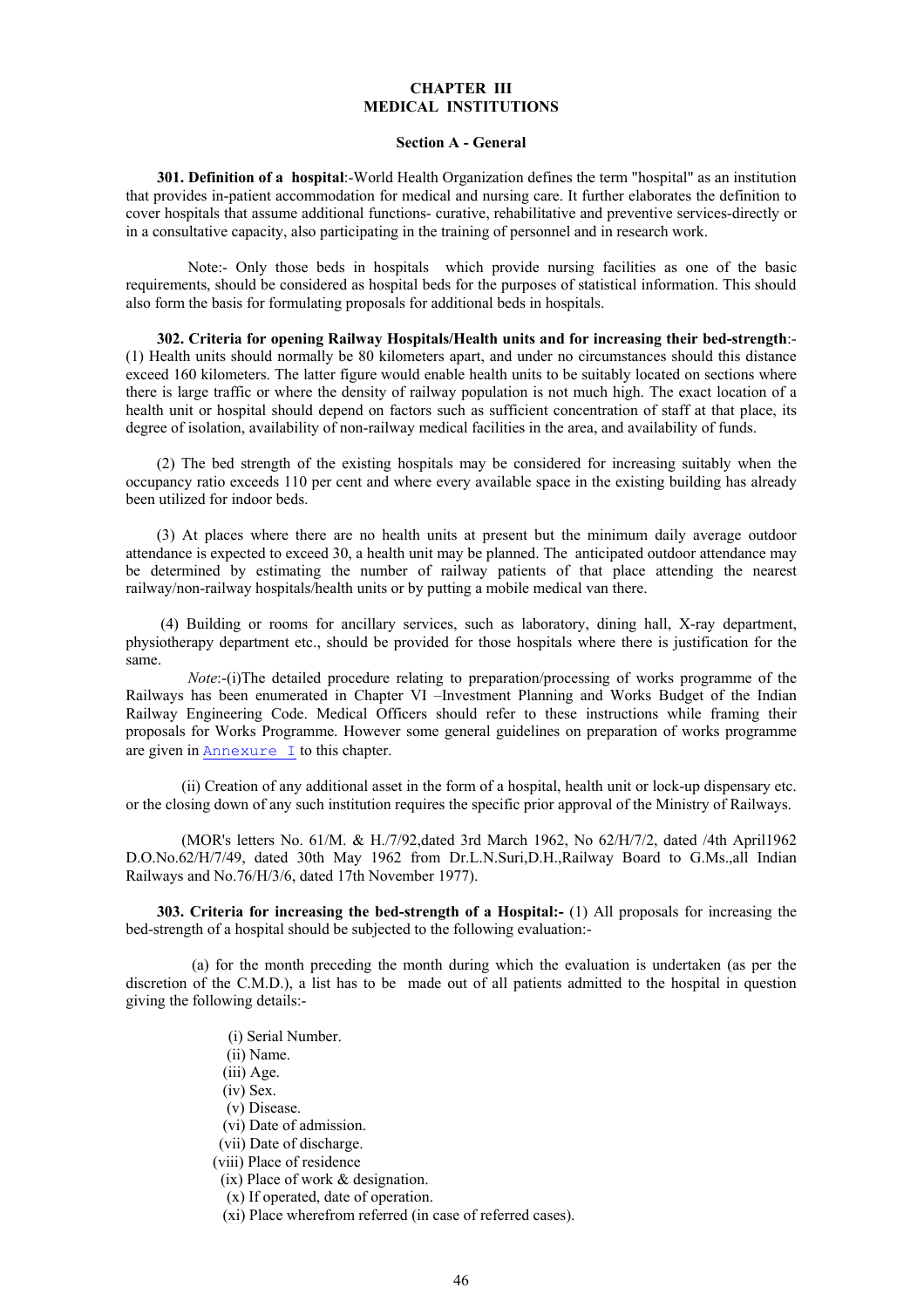(b) Thereafter, about 5% of these cases have to be picked up at random by applying the Fischer's Table.

 (c) These sample cases are to be gone into minutely and critically by calling for their complete case papers by the C.M.D. himself, to see:-

(i) If it were really necessary for all those cases to have come to the hospital.

(ii) If they could not be disposed of at the periphery by developing facilities there.

 (iii) If a few could not have been admitted in a nearer hospital even if it were necessary for these cases to have been referred to.

 (iv) If some of them could not have been discharged earlier with better discharge notes for a good follow-up in the OPD/Health Unit.

 (v) If the stay could not have been made shorter by quicker investigation, better diagnosis and active treatment.

 (d) If a systematic appraisal, as indicated above, shows even a very small number of cases which should not have been admitted, the significance is enormous. For example, if the number of cases admitted per month is 1,000, 5% of the same would require a detailed examination, viz., 50 cases. Even if one case out of these 50 random cases proves to be a case, the admission of which could have been avoided, it would mean there are 2% of such cases. In 1,000, therefore the total would come to around 20 such cases, by no means negligible.

Note:- By going through the list as given in sub-paragraph (1) (a) above, particularly items (y),(viii), (ix)  $\&$  (xi), it may be possible to find out if a certain disease is endemic in a certain area and if it is advisable to take special preventive steps or create suitable facilities there to bring down the number of such references.

(Ministry of Railways' letter No. 77/H/3/1/, dated 22nd July 1977).

 **304. Provision of consulting rooms at the residences of Railway doctors**:-(1) In case of such of the Railway doctors only as are allotted quarters at a distance from health units or hospitals, the Administration may provide properly equipped consulting rooms at their residences for dealing with emergency cases and may bear the rent for such accommodation as also the electricity and water charges therefor.

 (2) The scale of equipment, the extent of remission of rent, and the electricity and water charges should be settled by the Railways in each case in consultation with their Financial Adviser and Chief Accounts Officers.

(Ministry of Railways' letter No.60/M. & H./12/4, dated 9th October 1961).

 **305**. **Equipment for Hospitals**.-The type of equipment should vary with the size of the hospital, facilities offered and should be as per the instructions issued from Railway Board from time to time.

 **306. Air conditioning of Hospitals**:-The following units of a Railway hospital may be provided with air-conditioners if and when the funds permit.

 Operation theatre suites (exclusive of central sterilizing rooms and store rooms), recovery rooms, children's ward and nursery, a small percentage of the total bed strength of the hospital for serious cases. X-ray rooms and developing rooms, labour rooms, laboratory and one consultation or examination room at one major hospital preferably the headquarters hospital of each Railway for common use by attending medical officers for examining such of the cases as would merit the use of an air-conditioned room.

(MOR's letters No.61/Elec./115/4, dated 1st May 1964 and 6th September 1966)

 **307. Prevention of radiation hazards in the radiology department**.:-The medical officer in charge of the radiology department shall take necessary steps to prevent radiation hazards. Besides refinements in the technique, the following steps shall be taken:-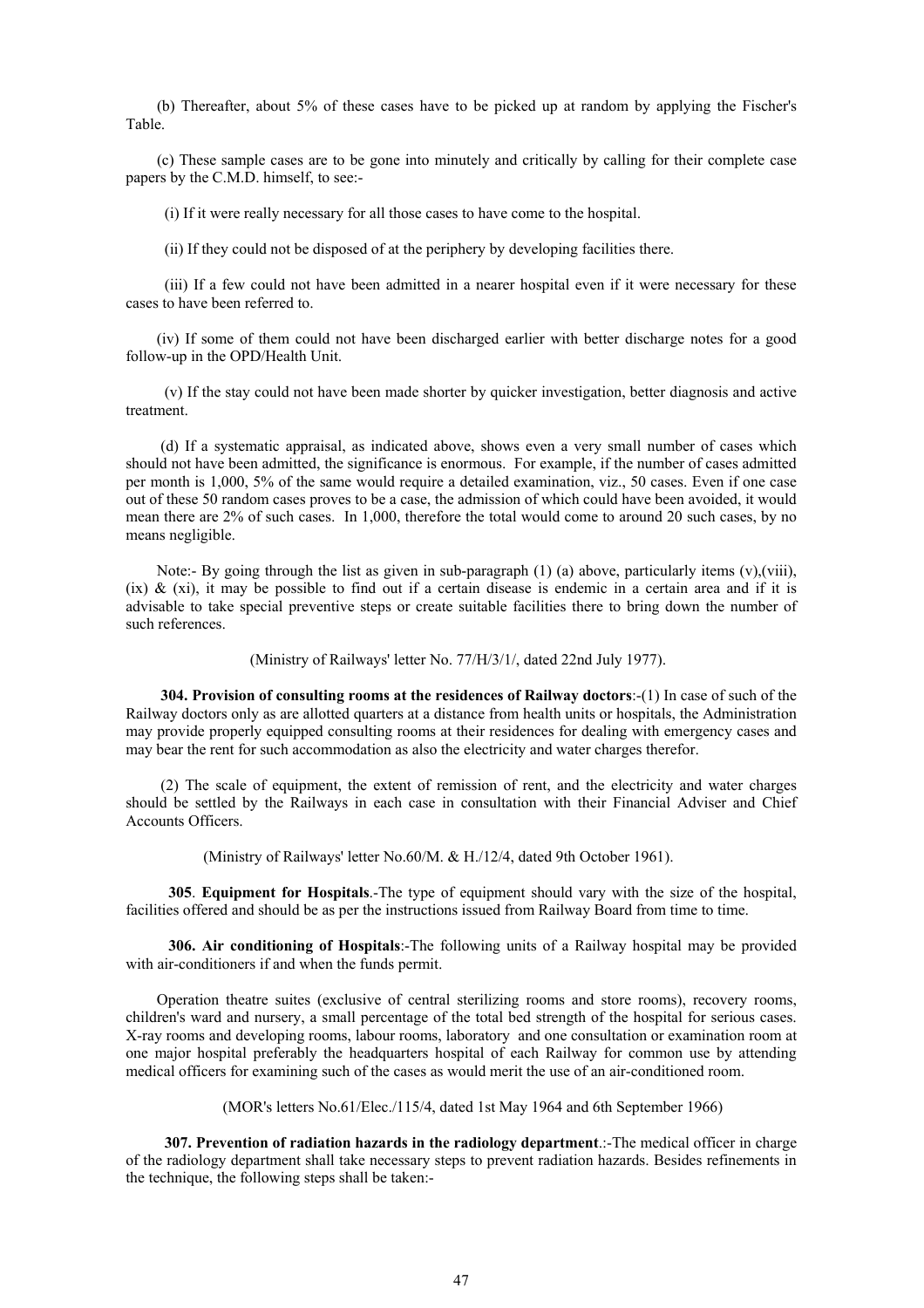(i) Staff of the radiology department should avoid exposure to radiation as far as possible by standing behind protective screen while taking radiographs.

 (ii) They should use protective devices like aprons, gloves, etc., when exposure cannot be avoided as in screening.

 (iii) All staff of the radiology department should be monitored with film badges provided by the Atomic Energy Establishment and suitable action taken as advised by them.

 (iv) Where repeated over exposures are noticed, investigation of the source should be undertaken in collaboration with the Atomic Energy Establishment and any instructions given by them regarding X-ray Department and the staff should be strictly followed..

 (v) All staff exposed to radiation should have total R.B.C.and W.B.C.count, Hemoglobin percentage and the differential white cell count done once in three months.

(MOR's letters No.60/M. & H./7/69, dated 22nd/23rd July 1961 and, dated, 17th Febuary1962)

 **308. Hospital Visiting Committees**.- Hospital Visiting Committees may be formed on the railways to provide patients with amenities not normally provided under the rules.

(MOR's letter No.60/M. & H./7/108, dated 18th May 1961)

 **309. Hospital Advisory Committees**.- (1) These Committees shall be formed at Railway hospitals wherever convenient.

 (2) The Committees shall consist entirely of ladies. As far as possible, the members of the Committee should be wives or other dependents of the Railway employees. The Medical Officer in charge of the hospital may in addition invite ladies not connected with the Railways but interested in social and voluntary hospital work to serve on these Committees.

(3) The Committee will ordinarily consist of not less than four members and not more than eight.

- (4) The membership of the Committee will be by invitation.
- (5) The Committee will elect its president and secretary from amongst its members.

 (6) The members or the office-bearers of the Committee will not be paid any remuneration or honorarium. The members of the Committee are however allowed to use the Railway staff car free of charge for journeys connected with their duties as members of the Committee.

**310. Functions of the Hospital Visiting/Advisory Committees:-(1) The Hospital Visiting/Advisory** Committees shall advise the hospital authorities on-

(a) the nature of amenities which should be provided in the hospital;

 (b) The arrangement in the wards of the hospital in order to improve the appearance of the wards, e.g., presentation of a shield for the best kept ward;

(c) the ways to make the patient's stay in the hospital both pleasant and comfortable;

 (d) the preparation of menus of the hospital diet taking into consideration the medical aspect of diet; and

(e) the methods to bring about other improvements in the services provided by the hospital.

 (2) The Hospital Visiting/Advisory Committees will enquire after the well being of the patients and assist them by bringing their social difficulties to the notice of the hospital authorities.

 (3) The Hospital Visiting/Advisory Committees will have purely advisory functions and no executive authority. They will, however, be expected to do voluntary social work in the hospital and its clinics.

## **Section B-Returns**

 **311. Returns**:-(1) The Railway hospitals and health units are required to submit various returns etc.as follows:-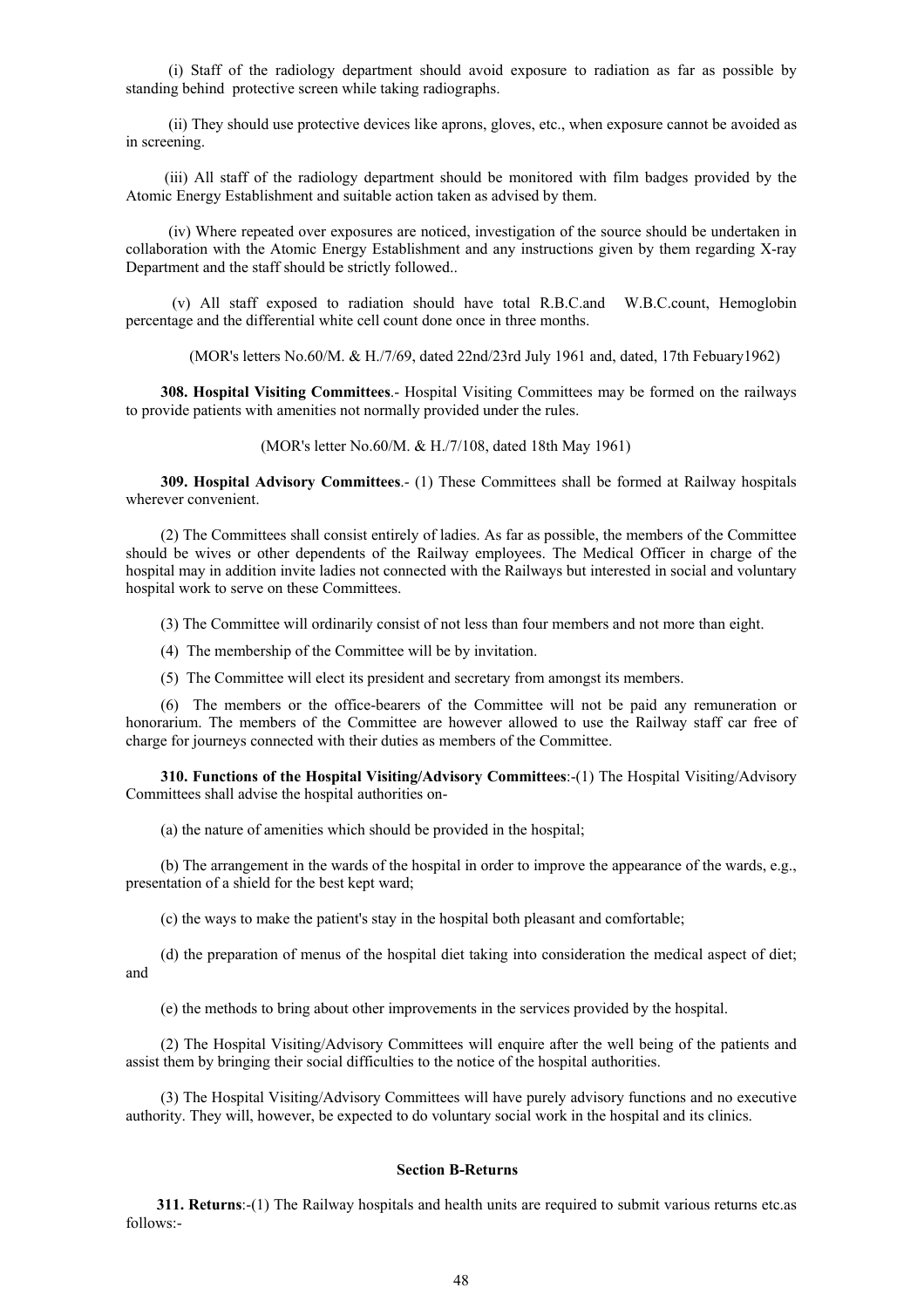(A) Monthly:-(i) The health units and the outpatients department of hospitals are required to submit information in the proforma as given in section A of the Monthly Statistical Return (Medical)as circulated under Ministry of Railway's letter No.64/H/7/34,dated 23rd/26th April 1966, as amended from time to time, directly to the Chief Medical Director. A copy of the return from the health unit should, however, be routed through the CMS/MS of the division, who, before submitting the copy to the Chief Medical Director, should furnish his observation on special features, if any.

 (ii) The hospitals are required to submit information relating to the different section of the hospital, as well as the various special clinics under them, in the proforma as given in Section B to L of the Monthly Statistical Return (Medical) as circulated under Ministry of Railway's letter referred to in the previous sub-para, directly to the Chief Medical Director.

 (iii) Further compilation and analysis of the data is to be undertaken in the office of the Chief Medical Director.

 (iv) All in-charges of Production Units/Divisional hospitals/Central hospitals should send M.C.D.O every month to their respective C.M.Ds. The chief Medical Directors should send M.C.D.Os to the DG(RHS) every month as per the proforma. C.M.S/M.S in charge of Production Units should also send a copy of their M.C.D.Os directly to the DG(RHS).

 (B) Annual:- The proforma in which the General Manager's Annual Narrative report (Medical Section) should be prepared, and submitted to the Ministry for information, is as given in Annexure III to Ministry of Railway's letter referred to above.

 (C) Others:-(1)Statistical returns which are required to be submitted to different authorities like the local and state authorities, the central government and the international agencies like W.H.O.etc.,are required to be compiled in the office of the Chief Medical Director, and forwarded to the authorities concerned.

 (2) The Chief Medical Director may also prescribe, keeping in view the local conditions, a restricted number of the other periodical returns, e.g. in respect of imprest cash, loss of railway property, first-aid boxes and inspection reports of the accident relief medical equipment, etc.

 (3) Certain items of the statistical data referred to in the preceding paras should be exhibited in a standardized graphic manner and should be available in each health unit and hospital in order to provide a ready visual means of assessing and appreciating the work of a particular health unit or hospital, and the health problems confronting it.

 (4) Besides exhibiting the graphic representation of certain selected statistical data on boards hung up on the walls, a graph book should also be maintained at every health unit and hospital in kalamazoo or similar binder so that it becomes a permanent record of information regarding that particular health unit or hospital. The graphic representation book will also help in any epidemiological research or study that may be undertaken at any time.

 Note: All returns should be analyzed at every level and appropriate remedial action should be taken with an aim to improve the performance.

 (Ministry of Railways' letters No.64/H/7/34 dated, 23rd/26th April 1966, 14th October 1966 16th August 1967 and 16th October 1967)

## **Section C- Boards and Notices**

**312. Display of boards and notices** :-(1) The boards and notices as indicated below should be displayed in the various medical institutions. In addition, some more boards and notices may have to be exhibited to suit local conditions, as also to satisfy statutory obligations.

| (i) Sign board of the hospital/health unit      |                      | At the main gate.                               |
|-------------------------------------------------|----------------------|-------------------------------------------------|
| (ii) Notice board                               |                      | In the verandah.                                |
| (iii) Working hours of the hospital/health unit |                      | In the verandah of the out-patients department. |
| (iv) List of staff on duty                      | $\ddot{\phantom{0}}$ | At some conspicuous place in the verandah of    |
|                                                 |                      | the out-patients department.                    |
| (v) Complaint /Suggestion Box                   |                      | At some conspicuous place.                      |
|                                                 |                      |                                                 |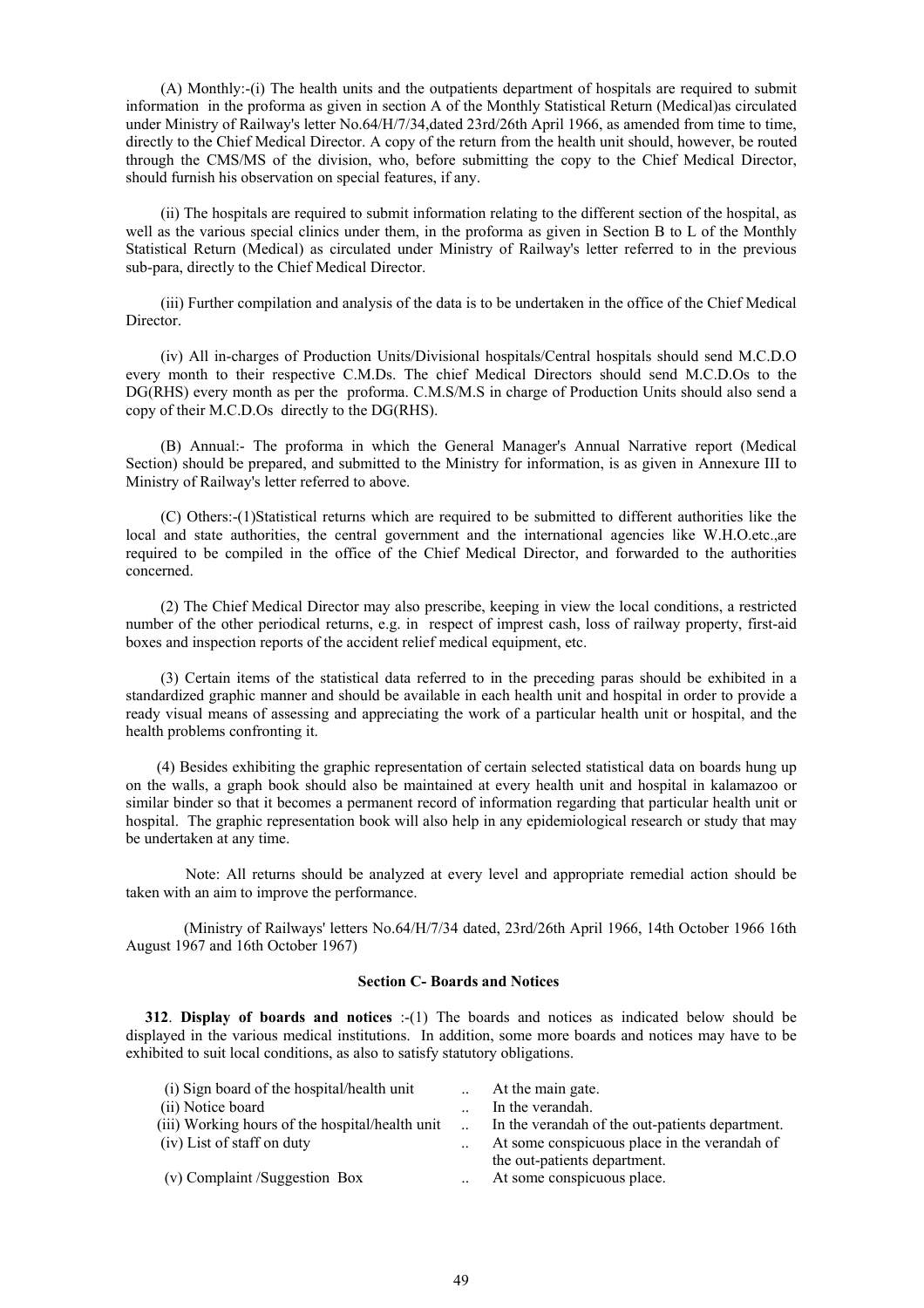Note :- (1) The sign board of the hospital/health unit should be written in bold block letters(both in Hindi and English.

 (2) The notice board should be of sufficiently large size to permit display of circular for the information of the staff.

 (3) Complaint boxes are to be maintained at each hospital/health unit at an easily accessible place into which any employees may drop his complaint/Suggestion duly signed and bearing his complete address. The key of the box will be kept by the Medical officer in charge of the hospital/health unit who will open the box when he visits the hospital/ health unit and after entering the complaint in the register, the complaints with the remarks of the Medical Officer in charge of the Hospital/Health unit in respect of the facts as ascertained by him will be forwarded to the Chief Medical Director, to enable him to decide what action, if any, should be taken. Minor complaints can, however, be disposed off on the spot by the Medical Officer in charge of the Hospital/Health unit.

**(2) Boards regarding prohibition of smoking in Hospitals, dispensaries etc.**,(a) In order to protect non smoking public from hazards of passive smoking at least in public places where large number of people are expected to be present for prolonged periods, it has been decided to prohibit tobacco smoking to start with in a few selected places namely hospitals, dispensaries and other health care centres.

 (b)In every room of the office or institution a Board having the following words may be displayed in Hindi and English

### " NO SMOKING"

 ( c )Similar Board should be displayed on the wall outside every room of the institution or office, if there is ample vacant space available for eg., Corridor, Out Patient Department etc.,. Such boards should be displayed at a distance of every 3 Metres and at a minimum height of 1.5 meters.

At every entrance of the building and also at the entrance of the compound of the building the following words should be displayed prominently in Hindi and English with suitable visuals

" SMOKING STRICTLY PROHIBITED INSIDE THIS BUILDING AND COMPOUND "

 (G.O.I's.O.M.No27/1/3/90-Cab.dt.07/05/1990-DG(RHS)D.O.No.88/H/16/49 dt.09/05/90)

### **Section D- Fire Fighting**

 **313. Fire Precaution** :- In addition to the precautions that one is normally expected to undertake for prevention of fire, hospital personnel have to take special care in respect of inflammable materials like methylated spirit, X-ray films, etc. where such materials are handled. Care has also to be taken to see that no leaking plug points, etc. are nearby.

 **314. Local instruction to Staff regarding fire fighting**:- All staff of hospitals/health units i.e., nurse, pharmacists, clerks, cooks, chowkidar, sweepers, etc. should be instructed as to how they should speedily remove the patients if necessary, and how to extinguish the fire by all available means. Special instructions should be given in Hindi or the regional language to Group D staff. They should all be instructed how to handle the effective extinguishing agents, viz.., water, sand, and fire extinguishers of all types.

 **315. Instructions of Medical Officers in charge regarding fire**:- Medical Officers in charge should also draw up, for each hospital or health unit under their control, the procedure to be adopted in case of fire breaking out, apportioning the duties of each member of the staff.

 **316. Fire Orders** :- (1) Any individual discovering an outbreak of fire will take all necessary steps to quench the outbreak, without causing alarm, if it is in his power. Should the outbreak be beyond his control, he will give an alarm by means of specified signal.

 (2) On receipt of the alarm, a Medical Officer or any other responsible person will inform the fire brigade, if there be any.

 (3) He will inform the Medical Officer in charge, R.P.F. and Govt. Railway Police. The hospital staff will be organised in two parties. viz..:-

(a) One to remove the patients and Railway property from the place of conflagration; and

(b) The other to extinguish fire and prevent its spread.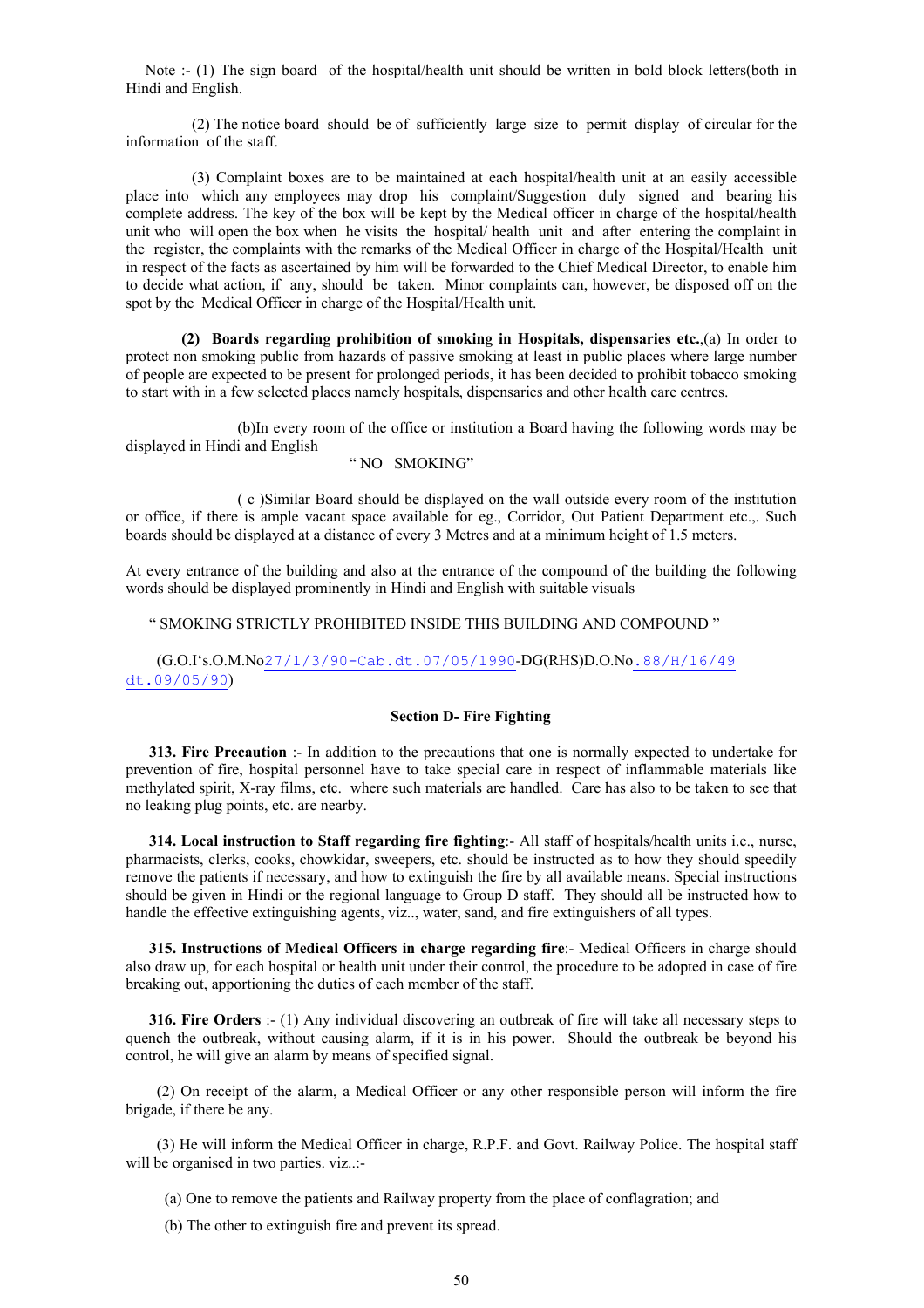(4) Party No. 1 will-

 (a) remove all helpless patients to a place of safety on stretchers, backs and hand seats, etc. as the condition of the patient and the circumstances warrant.

 (b) utilize all able-bodied patients in removing the patients and the Railway property to a place of safety.

(c) remove inflammable drugs, tinctures, etc. first, lest they should catch fire.

 (d) collect hospital/health unit records, surgical instruments, portable special medical appliances and other portable equipment like clocks, etc., in bed-sheets and remove to a place of safety instead of attempting to remove them to almirahs, and

 (e) remove bulky articles, or articles of lesser value, or such articles which are less likely to be damaged by fire, last of all.

(5) Party No. 2 will-

(a) switch off the electric current.

- (b) use fire extinguishers.
- (c) draw out water from the nearest taps/wells and throw water on the fire, and
- (d) take necessary action in handling the patients whose clothes might have caught fire like laying

them flat on the ground and covering them with blankets, etc.

 **317. Fire drills**:- Fire drills according to these instructions and according to local instruction issued by the Medical Officer in charge, should be practiced once a month under personal supervision of either the Medical Officer in charge or a Medical Officer nominated for the purpose and recorded in a register. At the time of their periodical inspections of hospitals and health units, Medical Officers in charge should see that the rules are displayed at conspicuous places and they should satisfy themselves that the instructions are observed and that the staff are aware of their duties when fire breaks out.

#### **Section E-Preservation of records**

**318***.* **Preservation of records related to medical department***:* Various records of the hospitals and Health units may be preserved as under :

| Particulars of records.                                                 | Period of preservation     |
|-------------------------------------------------------------------------|----------------------------|
| 1) Tour programmes.                                                     | One year                   |
| 2) duplicate slips of prescription.                                     | Oneyear                    |
| 3) Prescription registers of indoor patients.                           | Two years                  |
| 4) Inspection reports of refreshment rooms, food vendors, stalls etc.   | Two Years                  |
| 5) ARME/First Aid Boxes inspection reports.                             | Two Years                  |
| 6) Registers of vaccination/inoculations.                               | Two Years                  |
| 7) Office copies of inspection reports on Hospitals $\&$ Health Units.  | Three Years                |
| 8) Office copies of reports of infectious cases and deaths              | $---D0---$                 |
| 9) Works programmes/M&P programmes.                                     | Five years                 |
| 10) General correspondence files.                                       | $---$ D <sub>0</sub> $---$ |
| 11) Ordinary X-ray plates.                                              | $---D0---$                 |
| 12) Medical Examination records of Members of Railway Claims Tribunals  | $---D0---$                 |
| 13) Bed-head tickets/Temp.charts/OPD tickets of patients reporting sick | Ten years                  |
| 14) Sickness, Continuation sickness & fitness Certificates              | $---$ Do----               |
| 15) Sick / Duty certificates.                                           | $---D0---$                 |
| 16) MMR of candidates and X-ray plates pertaining to chest clinic       | Fifteen years.             |
| 17) Medical Board reports.                                              | $---$ Do-----              |
| 18) Invalidation certificates.                                          | $---D0---$                 |
| 19) Initial Medical examination.                                        | Thirty years               |
| 20) Periodical medical examination.                                     | $---D0---$                 |
| 21) Files of circular letter on policy matters                          | Permanent                  |
| 22) Accident reports.                                                   | $---$ Do----               |
| 23) Birth Registers.                                                    | $---$ Do----               |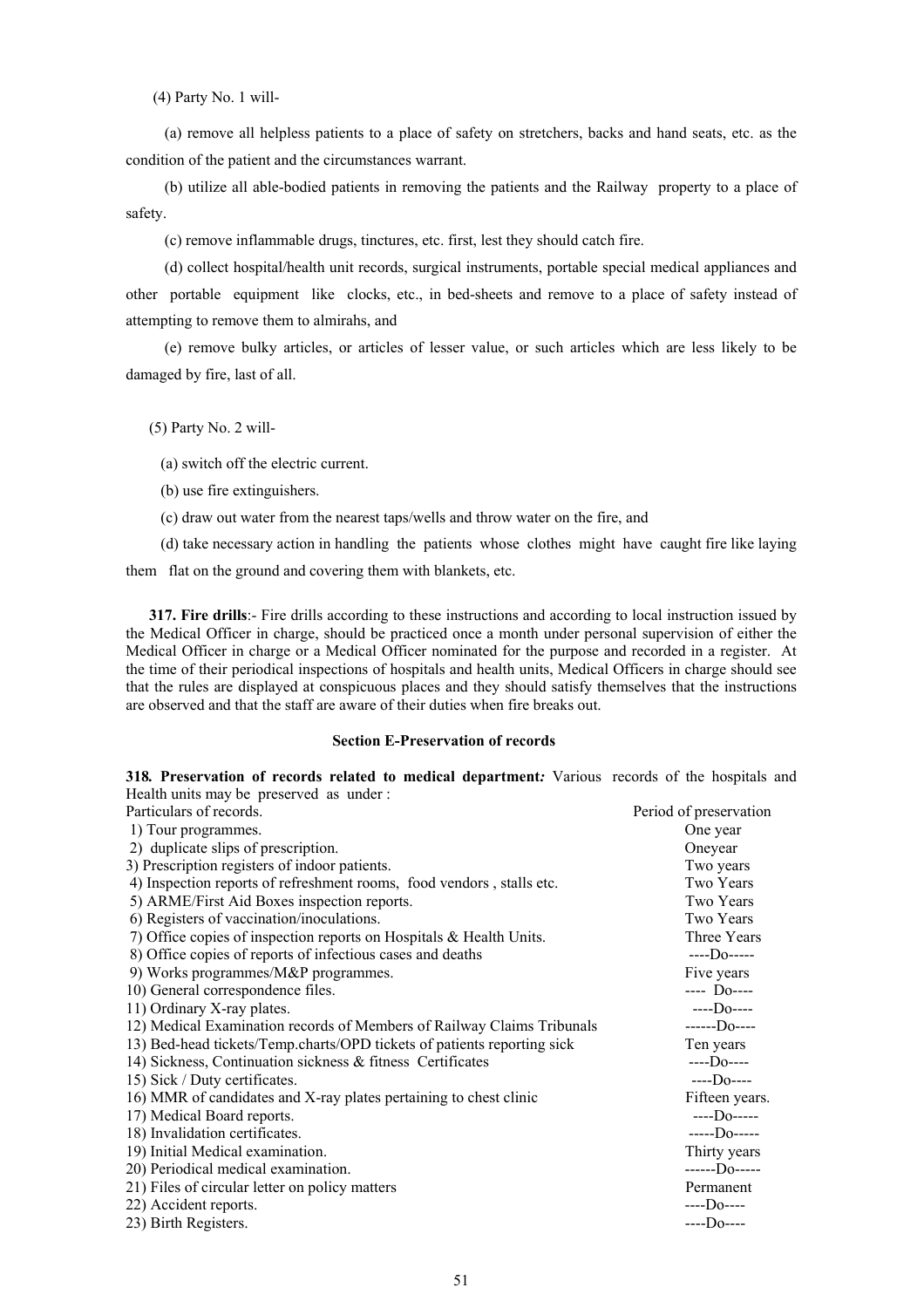| 24) Death Registers.                    | $---$ Do---- |
|-----------------------------------------|--------------|
| 25) Death certificates.                 | $---$ Do---- |
| 26) Medico Legal case reports.          | $---$ Do---- |
| 27) X-ray plates of Medico Legal cases. | $---$ Do---- |

A strict compliance is necessary in this regard for the sake of uniformity.

( Railway Board letter No.92/H/16/9,dated 12/1993and No.94/H/5/8 dt. 01/12/94)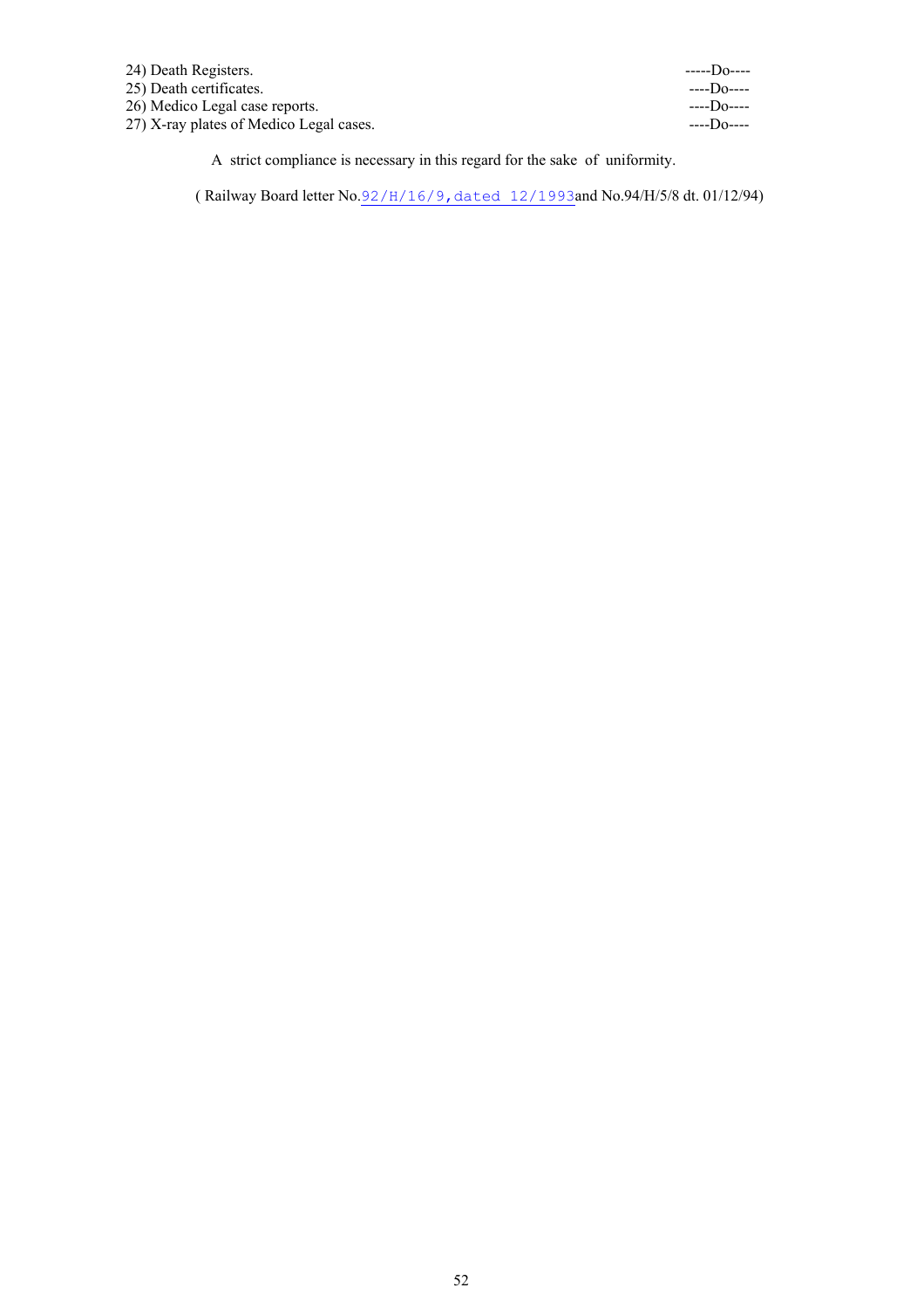# ANNEXURE I

## ( See Para 302 )

## **Guidelines on works programme**

 1. Ministry of Railways during every 5-year plan advises the Zonal Railways the proposals to be initiated by the Railways to fulfil the plan objectives, subject to availability of funds. At the zonal level, for the medical Department, the CMD depending upon statistical returns and discussions with various unit heads should decide where the assets are to be provided on priority basis to various divisions.

 2. Divisions should then formulate the proposals along with detailed justification, recurring expenditure including abstract of staff, with a sketch plan, duly vetted by Associated Finance and submit the proposals through the DRM or where they themselves are independent heads to CE (Planning) endorsing a copy to CMD by 30th April.

The Chief Engineer of the Railway will be primarily responsible for ensuring that the proposals prepared by the various departments are complete in all respects and are correctly prepared. He will also fix the overall priorities within the ceiling given by the Board in consultation with the General Manager and other Heads of Departments. He will be responsible for the preparation and timely submission of the Preliminary and the Final Works Programme.

 4. In or about June/July each year the Railway Board should convey to each Railway, in respect of each plan Head, the total outlay within which the Works Programme should be framed by the Railway. On receipt of this financial ceiling the Railway Administration should take stock of the schemes already formulated and those under considerations and select for inclusion in the Works Programme within the financial ceiling such works as are expected to yield the maximum benefits to the Railways, preference being given to the works in progress. Further necessary changes in the investment schedule may be made in order to work within the financial ceiling for the year such modifications being taken note of in framing the Preliminary Works Programme and revising the financial implications, if necessary.

 5. The Railways should submit to the Board the Preliminary Works Programme for the following year by 1st week of September or such earlier date as prescribed by the Board.. Proper financial appraisal of each work should be given in the Preliminary Works Programme together with the comments of the Financial Adviser and Chief Accounts Officer.

 6 The project cost should be based on firm data both as to quantity and rates at current price levels and should any increase occur in prices during the period intervening between the initial preparation of the project estimate and its inclusion in the works Programme, the estimate should be updated taking into account any significant changes in the wages and material prices as well as increase in freights and fares. No other increase, such as on account of change in the scope of the project, should be allowed without prior reasons being adduced for acceptance by the Railway Board. Sketch showing the proposal should accompany each proposal.

 7. In deciding the outlays for the various works, Railway Administration must endeavor to process all works in progress speedily and bring them into use at the earliest possible date. A work which has been sanctioned and for which funds have been allotted for in the original or supplementary budget of a year should be treated as a work in progress for the next year and provided for as such in the programme.

 8. The Railway Administration should make a realistic assessment of the amount required for each work in progress and necessary provision should be made for it in the works programme. In estimating the provision for works during the budget year a generous allowance be made for those delays in execution which though unforeseen are known from experience to be so liable to arise particularly prior to inception and during the initial stages of the large projects. The provision made should take into account adjustment on charges connected with the project.

In exhibiting the outlay for the current year against individual work in the works programme, the outlay should be as per pink book and in exceptional cases where the Railways propose any substantial increase in the outlay with corresponding reductions against other works such revised outlay may be shown separately in brackets below the outlay as furnished in the pink book duly explaining the reasons for doing so in footnotes at the appropriate places. As far